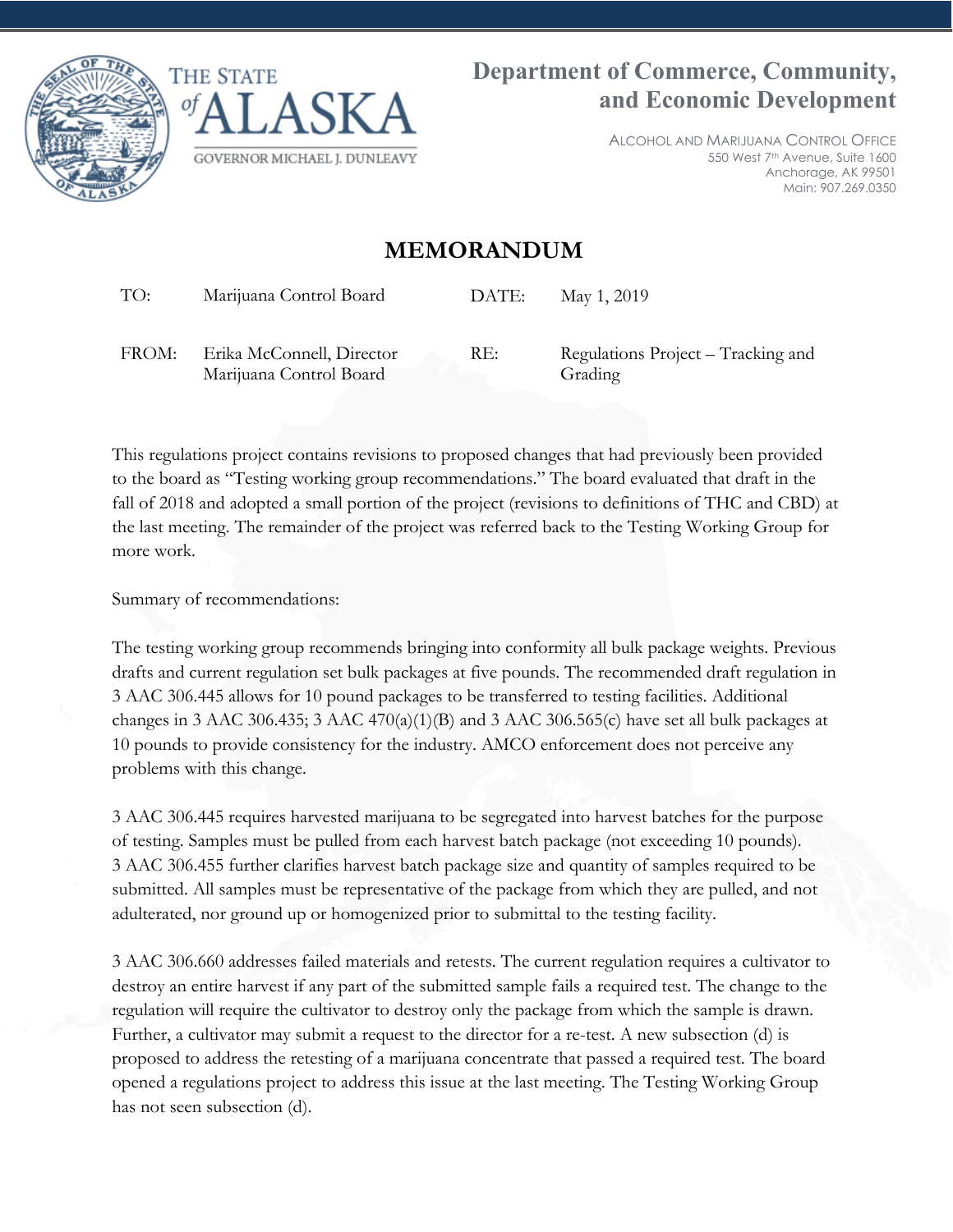Regulations – Tracking and Grading MC Board May 1, 2019 Page 2

The Testing Working Group has discussed whether Aspergillus testing is an effective measure or whether it results in false positives that have little benefit to protecting the public. Work is ongoing to develop other, perhaps more appropriate tests for water activity and pH. Changes related to these issues are not reflected in this regulations project, however.

Options for the board:

- Put out for public comment as written
- Amend and put out for public comment
- Send back to staff for revisions
- Close the project without action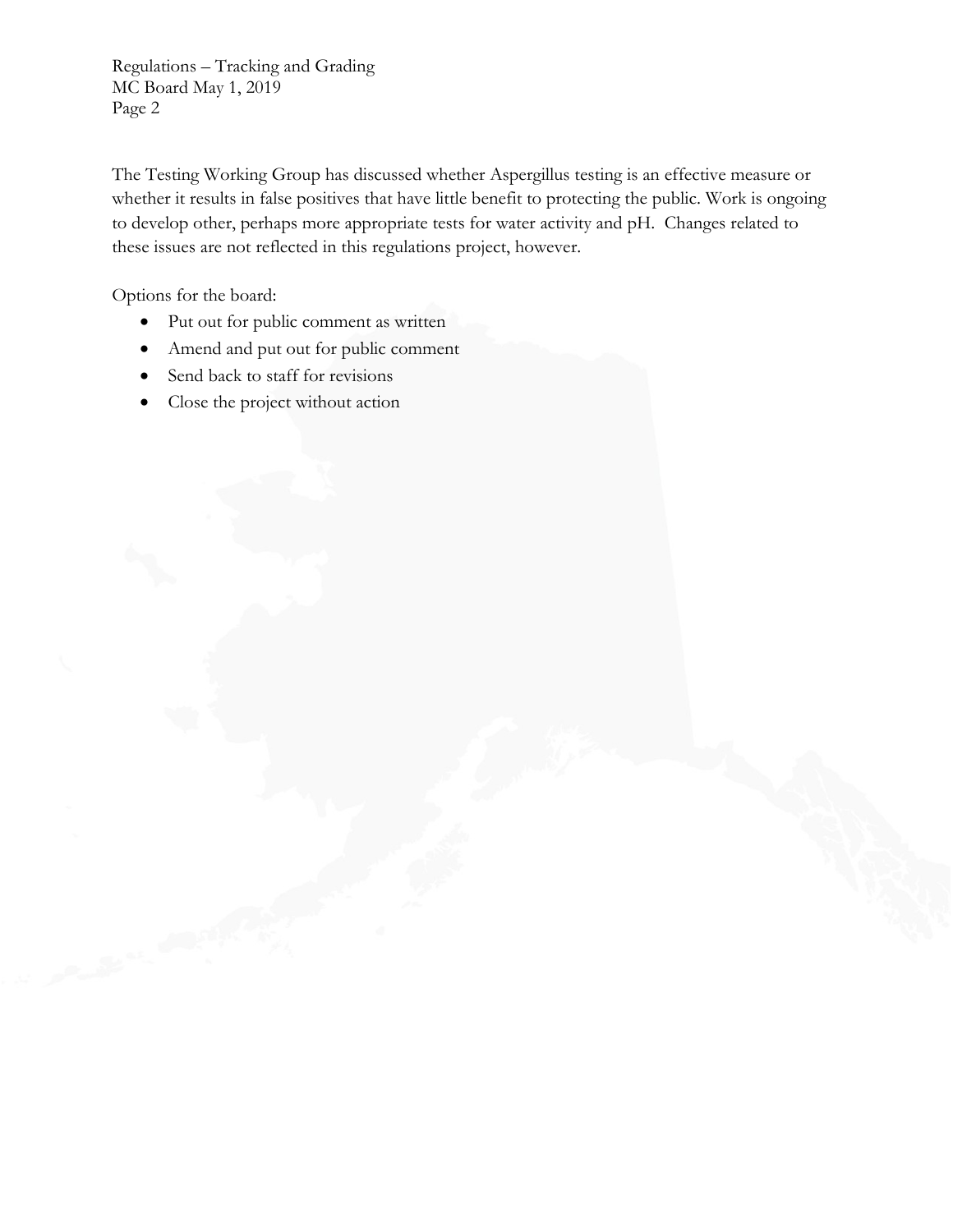(Words in **boldface and underlined** indicate language being added; words [CAPITALIZED AND BRACKETED] indicate language being deleted.)

3 AAC 306.435 is amended to read:

**3 AAC 306.435. Marijuana inventory tracking system** (a) A marijuana cultivation facility shall use a marijuana inventory tracking system in compliance with 3 AAC 306.730 to ensure all marijuana propagated, grown, or cultivated on the marijuana cultivation facility's premises is identified and tracked from the time the marijuana is propagated through transfer to another licensed marijuana establishment or destruction. The marijuana cultivation facility shall assign a tracking number to each plant over eight inches tall. [WHEN HARVESTED, BUD AND FLOWER, CLONE OR CUTTINGS, OR LEAVES AND TRIM MAY BE COMBINED IN HARVEST BATCHES OF DISTINCT STRAINS, NOT EXCEEDING FIVE POUNDS.] **Marijuana to be transferred to another licensed facility shall be put into packages not exceeding 10 pounds, with each package being** [EACH HARVEST BATCH MUST BE] given an inventory tracking number. Clones**,** [OR ] cuttings**, or seeds shall be identified by an inventory tracking number; each inventory tracking number shall be assigned to 50 or fewer plants or seeds** [MUST BE LIMITED TO 50 OR FEWER PLANTS AND IDENTIFIED BY A BATCH TRACKING NUMBER].

(b) A marijuana cultivation facility shall record each sale and transport of **any plants or seeds and** each **package** [BATCH] in its marijuana inventory tracking system and shall generate a valid transport manifest to accompany **any transported plants and seeds and** each transported **package** [BATCH].

(c) A marijuana cultivation facility shall record in its marijuana inventory tracking system all marijuana used to provide a sample authorized under 3 AAC 306.460 for the purpose of negotiating sales, including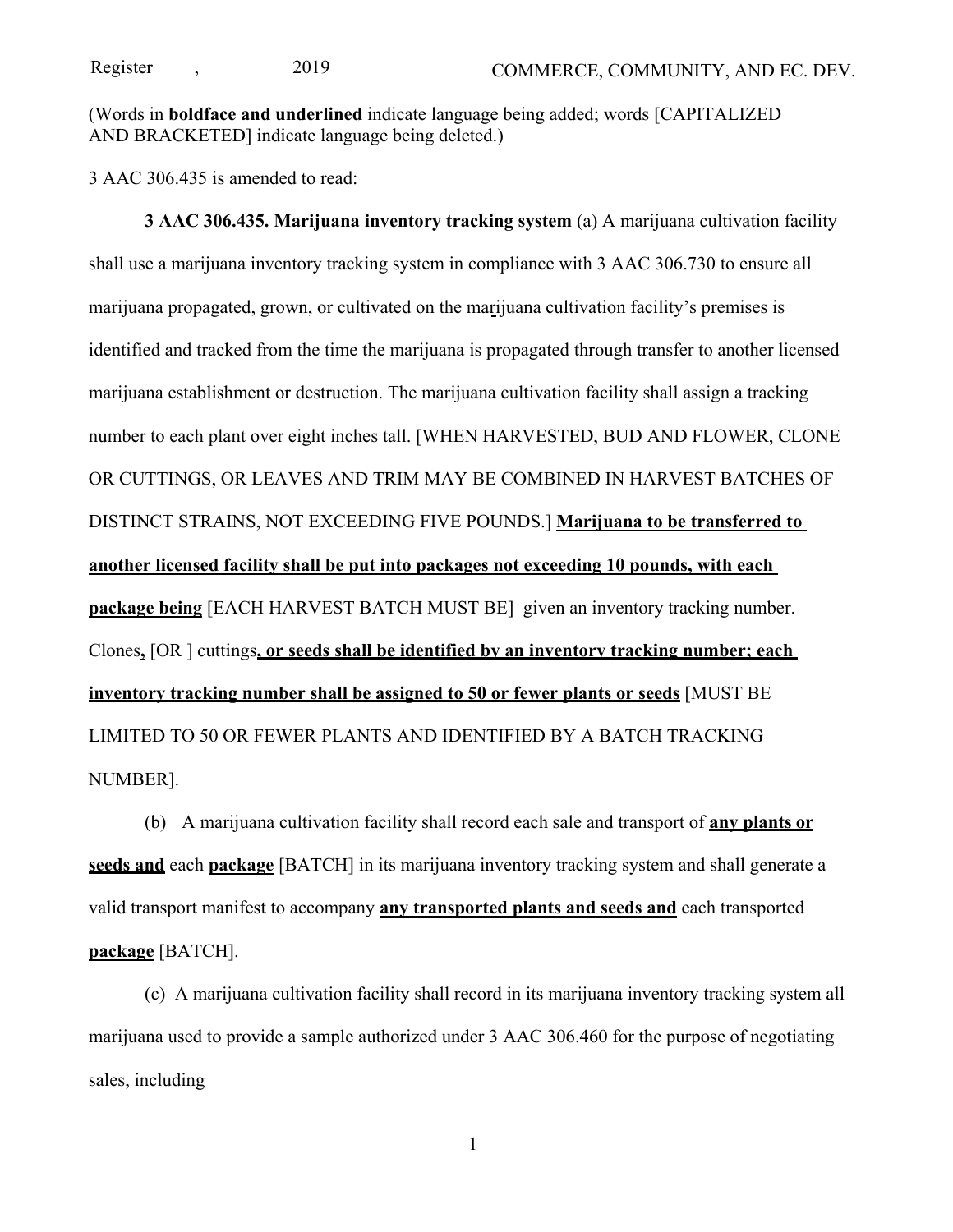(1) the amount of each sample;

(2) the retail marijuana store or marijuana product manufacturing facility that received the sample; and

(3) the disposal of any expired or outdated promotional sample returned to the

marijuana cultivation facility. (Eff.  $2/21/2016$ , Register  $217$ ; am  $\frac{\ }{\ }$ , Register )

**Authority**: AS 17.38.010 AS 17.38.150 AS 17.38.200 AS 17.38.070 AS 17.38.190 AS 17.38.900 AS 17.38.121

3 AAC 306.445 is amended to read:

**3 AAC 306.445. Standards for cultivation and preparation. (a)** A marijuana cultivation facility shall use registered scales in compliance with AS 45.75.080 and 3 AAC 306.745.

## **(b) Harvested marijuana will be segregated into harvest batches.**

**(c) Once a harvest batch has been uniformly dried and cured, it shall be put into harvest batch packages not exceeding 10 pounds each. A sample of each harvest batch package in accordance with 3 AAC 306.455 shall be submitted to a marijuana testing facility.**

**(d) Once a harvest batch sample has passed all required testing, a marijuana cultivation facility may then repackage marijuana from that harvest batch for sale or transfer.** (Eff.

 $2/21/2016$ , Register 217; am  $\frac{1}{1}$ , Register  $\frac{1}{1}$ 

**Authority**: AS 17.38.010 AS 17.38.150 AS 17.38.200

AS 17.38.070 AS 17.38.190 AS 17.38.900

AS 17.38.121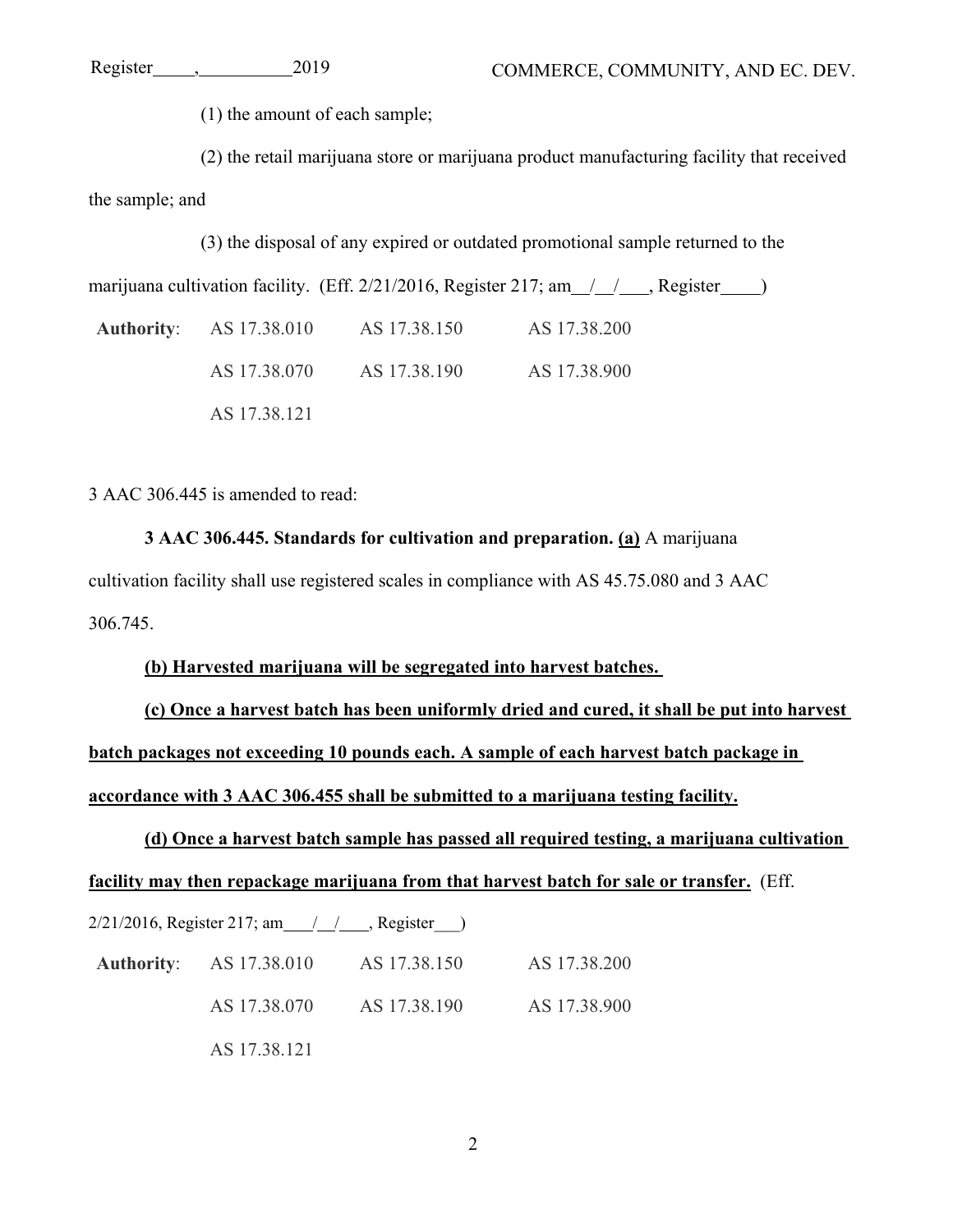3 AAC 306.455 is amended to read:

**3 AAC 306.455. Required laboratory testing.** (a) A marijuana cultivation facility shall

provide samples of each harvest batch of marijuana produced at the facility to a marijuana testing

facility and may not sell or transport any marijuana**, except as provided in (c) of this section,** until all

laboratory testing required under 3 AAC 306.645 has been completed.

(b) To comply with (a) of this section, a marijuana cultivation facility shall

(1) collect a representative[, HOMOGENOUS] sample for testing from each harvest

batch **package** that has been uniformly dried and cured, in an amount as set out in the following table:

| <b>Harvest Batch</b><br>Package Size<br>(pounds) | Number of 1g sub-samples to<br>make up required sample<br><b>[QUANTITY OF SAMPLES</b><br>(1G EACH) |
|--------------------------------------------------|----------------------------------------------------------------------------------------------------|
|                                                  |                                                                                                    |
| 2                                                |                                                                                                    |
| 3                                                | 5                                                                                                  |
| 4                                                | 6                                                                                                  |
| 5                                                | 8                                                                                                  |
| 6                                                | 10                                                                                                 |
|                                                  |                                                                                                    |
| 8                                                | 13                                                                                                 |
| 9                                                | 14                                                                                                 |
|                                                  | 16                                                                                                 |

(2) designate an individual responsible for collecting each sample; that individual shall

(A) prepare a signed statement showing that each sample is representative of the

## harvest **batch package**;

(B) provide the signed statement to the marijuana testing facility; and

(C) maintain a copy as a business record under 3 AAC 306.755; and

(3) transport the samples to the marijuana testing facility's licensed premises in

compliance with 3 AAC 306.750.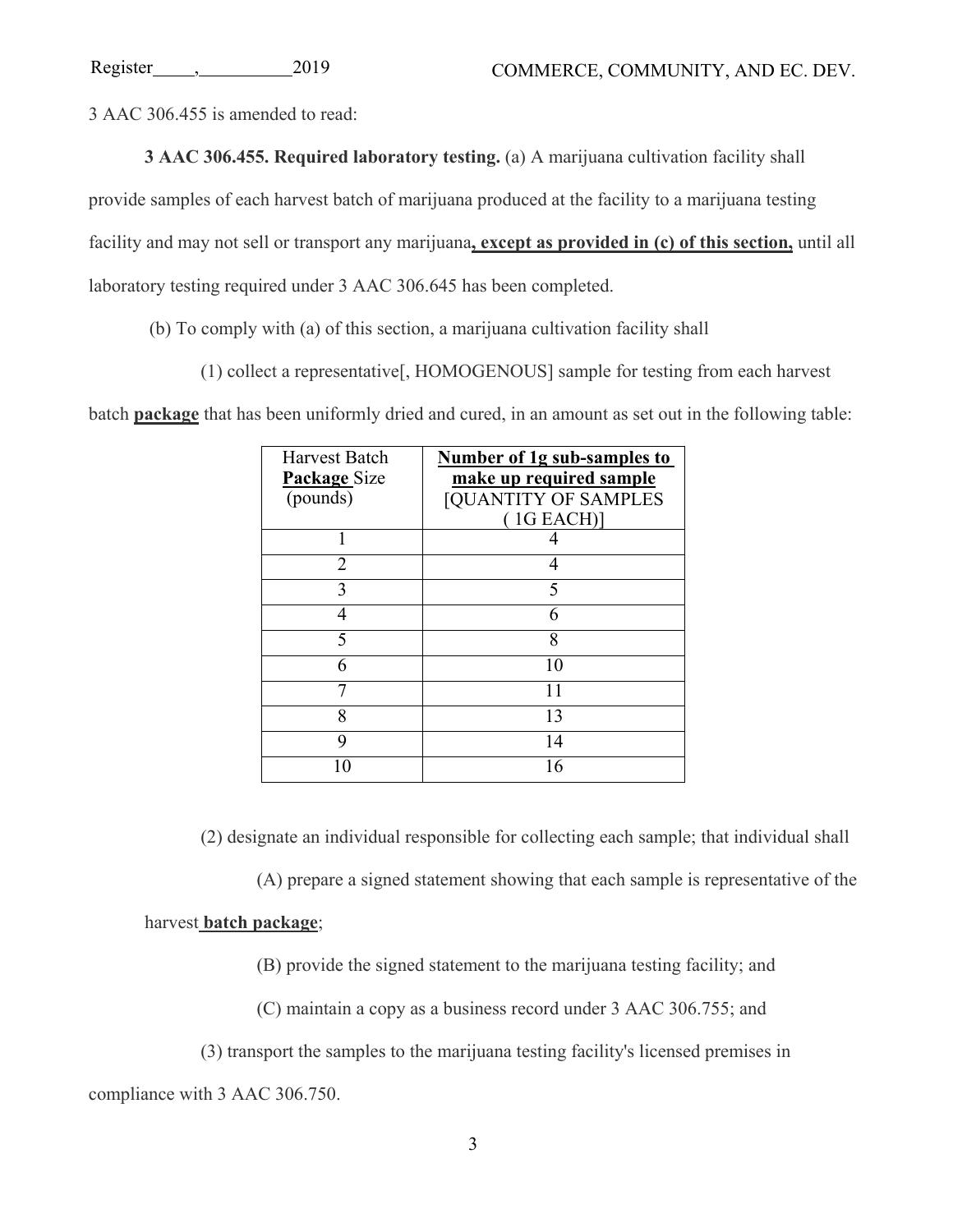(c) A marijuana cultivation facility shall segregate the **harvest** [ENTIRE] batch **package** from which the testing **sample was** [SAMPLES WERE] selected until the marijuana testing facility reports the results from its tests. During this period of segregation, the marijuana cultivation facility that provided the **sample** [SAMPLES] shall maintain the **harvest** batch **package** in a secure, cool, and dry location to prevent the marijuana from becoming contaminated or losing its efficacy. The marijuana cultivation facility that provided the **sample** [SAMPLES] may not sell or transport any marijuana from the segregated **harvest** batch **package** until the marijuana testing facility has completed its testing, and provided those results, in writing, to the marijuana cultivation facility that provided the sample**, except that a cultivation facility may transfer untested marijuana to a licensed concentrate manufacturer or product manufacturer.** (Eff. 2/21/2016, Register 217; am 11/08/2018, Register 228; am / / , Register )

**Authority**: AS 17.38.010 AS 17.38.150 AS 17.38.200 AS 17.38.070 AS 17.38.190 AS 17.38.900 AS 17.38.121

3 AAC 306.470 (a) $(1)(B)$  is amended to read:

(B) in a wholesale package not exceeding **10** [FIVE] pounds for repackaging by the retail marijuana store; or

|              | (Eff. 2/21/2016, Register 217; am $\_\_\_\_\_\_\$ Register $\_\_\)$ |              |
|--------------|---------------------------------------------------------------------|--------------|
|              | <b>Authority:</b> AS 17.38.010 AS 17.38.150                         | AS 17.38.200 |
| AS 17.38.070 | AS 17.38.190                                                        | AS 17.38.900 |
| AS 17.38.121 |                                                                     |              |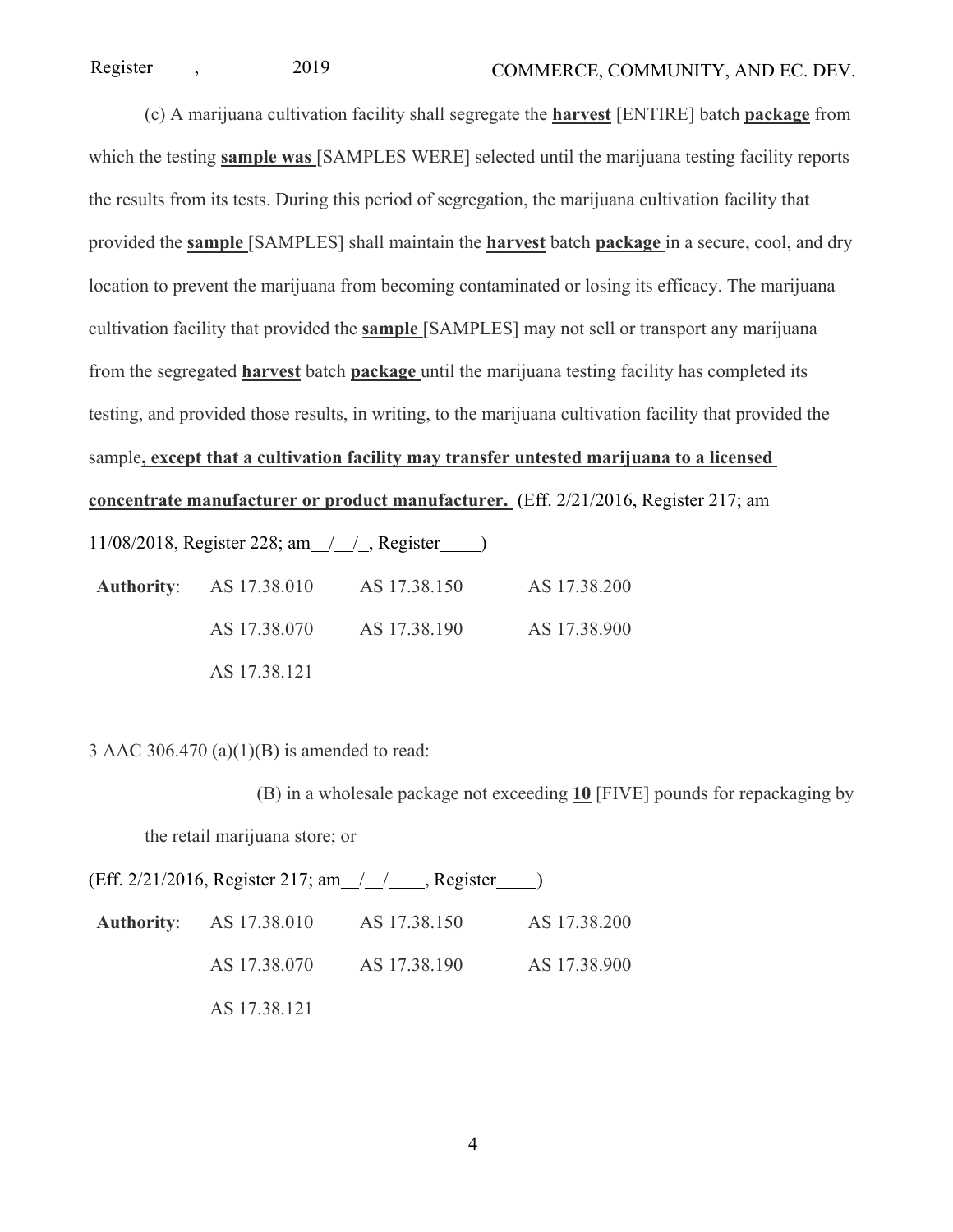3 AAC 306.565(c) is amended to read:

(c) Except as prohibited in 3 AAC 306.555(b)(2), a licensed marijuana product manufacturing facility may transfer marijuana concentrates in wholesale packages not to exceed **10** [FIVE] pounds to another licensed marijuana product manufacturing facility or a licensed retail marijuana store.

(Eff. 2/21/2016, Register 217; am 2/21/2019, Register 229; am / / , Register )

**Authority**: AS 17.38.010 AS 17.38.150 AS 17.38.200 AS 17.38.070 AS 17.38.190 AS 17.38.900 AS 17.38.121

3 AAC 306.660 is repealed and readopted to read:

### **3 AAC 306.660. Failed materials; retests.**

(a) If a sample tested by a marijuana testing facility does not pass the required tests based on the standards set out in 3 AAC 306.645, including a visual foreign matter inspection, the marijuana establishment that provided the sample shall dispose of in accordance with 3 AAC 306.740, the harvest batch package or production lot from which the sample was taken.

(b) If a sample of marijuana fails a required test, any marijuana plant trim, leaf, and other usable material from the same harvest batch package fails the required test. The board or director may approve a written request, on a form prescribed by the board, to allow a batch of marijuana that fails a required test to be used to make carbon dioxide- or solvent-based extract. After processing, the carbon dioxide- or solvent-based extract must pass all required tests.

(c) If a marijuana cultivation or a marijuana product manufacturing facility submits a written request, on a form prescribed by the board, for a retest of marijuana or a marijuana product that failed a required test, the board or director may authorize a retest to validate the test results. The marijuana